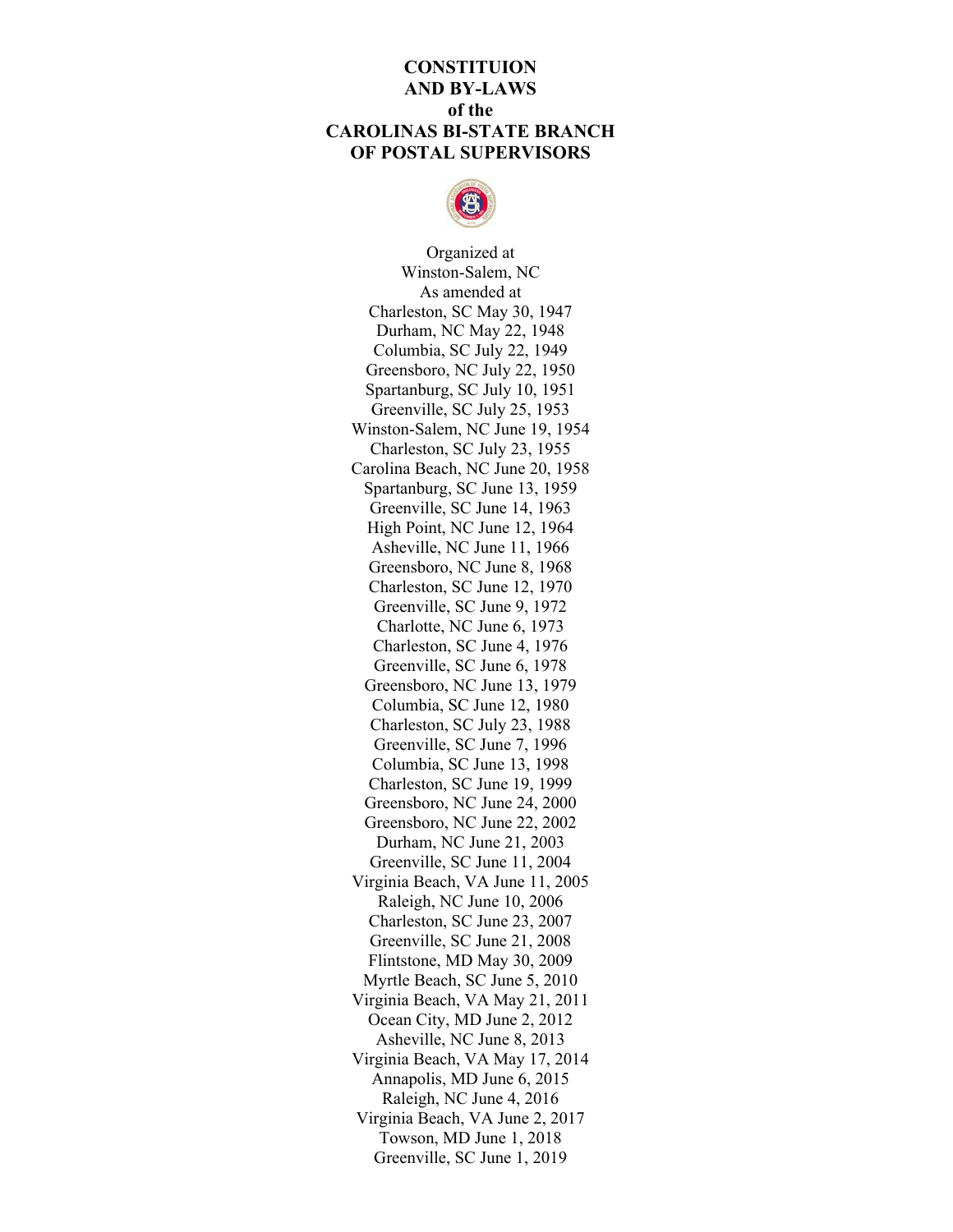# **CONSTITUTION**

# **ARTICLE 1**

## **Name**

This Branch shall be known as the Carolinas BI-State Branch of Postal Supervisors.

## **ARTICLE II**

### **Objective**

The objective of the Carolinas BI-State Branch of Postal Supervisors shall be to cooperate with the U.S. Postal Service to improve the Postal Service and the welfare of its employees; to raise the standard of efficiency, to establish uniform and equitable compensation, modern economical business methods, and to widen the field of opportunity for worthy employees who make the business of the U.S. Postal Service their life work.

### **ARTICLE III Membership**

Sec. 1. All employees are eligible to be members as set forth by the constitution  $\&$  by-laws of the National Association of Postal Supervisors.

Sec. 2. Any member of any local branch, or any member at-large, who is in good standing, may become a member of the Carolinas BI-State Branch by payment of the State dues. Such members having paid their National per capita dues through their local branch, or directly to the National Association, may have full and active membership.

Sec. 3. Any person may be elected to honorary membership in this Branch subject to the action of the Convention; local branches shall have power to confer honorary membership in their respective branches. No honorary member shall have a right to vote or to hold office, nor shall they be required to pay dues, nor shall they serve as a delegate to the State or National Conventions.

## **ARTICLE IV Meetings**

Sec. 1. Conventions of this Branch shall be held annually as set forth by the Executive Board. On years in which a National Convention is being held the Capitol Atlantic Area States Convention will be held for two days. On non-National Convention years, the Carolinas BI-State or Capitol Atlantic Area States Convention will revert back to the original format of a three-day convention. The Executive Board of the Carolinas BI-State will meet the day prior to the scheduled convention.

Sec. 2. The Executive Board may authorize Convention Host Branches or Committees to levy a registration fee for delegates and visitors.

Sec. 3. The said registration fee, in addition to funds provided in Section 5, Article 4 of this constitution is to be utilized to assist in defraying convention expenses. Within (60) days subsequent to the adjournment of the convention, the host city, shall furnish the Treasurer of the Carolinas BI-State Branch a written report showing in detail the receipts and disbursements of the convention and any unused funds derived from either registration or provisions of Section 4, Article 4.

Sec. 4. The Host Branch of the convention will be responsible for activities directly related to the convention as listed below:

- 1) Blocking of hotel rooms for attendees.
- 2) Arrangement of meeting space for convention business.
- 3) Any necessary meals.
- 4) Coordination of guest speakers.
- 5) Agenda/Program items.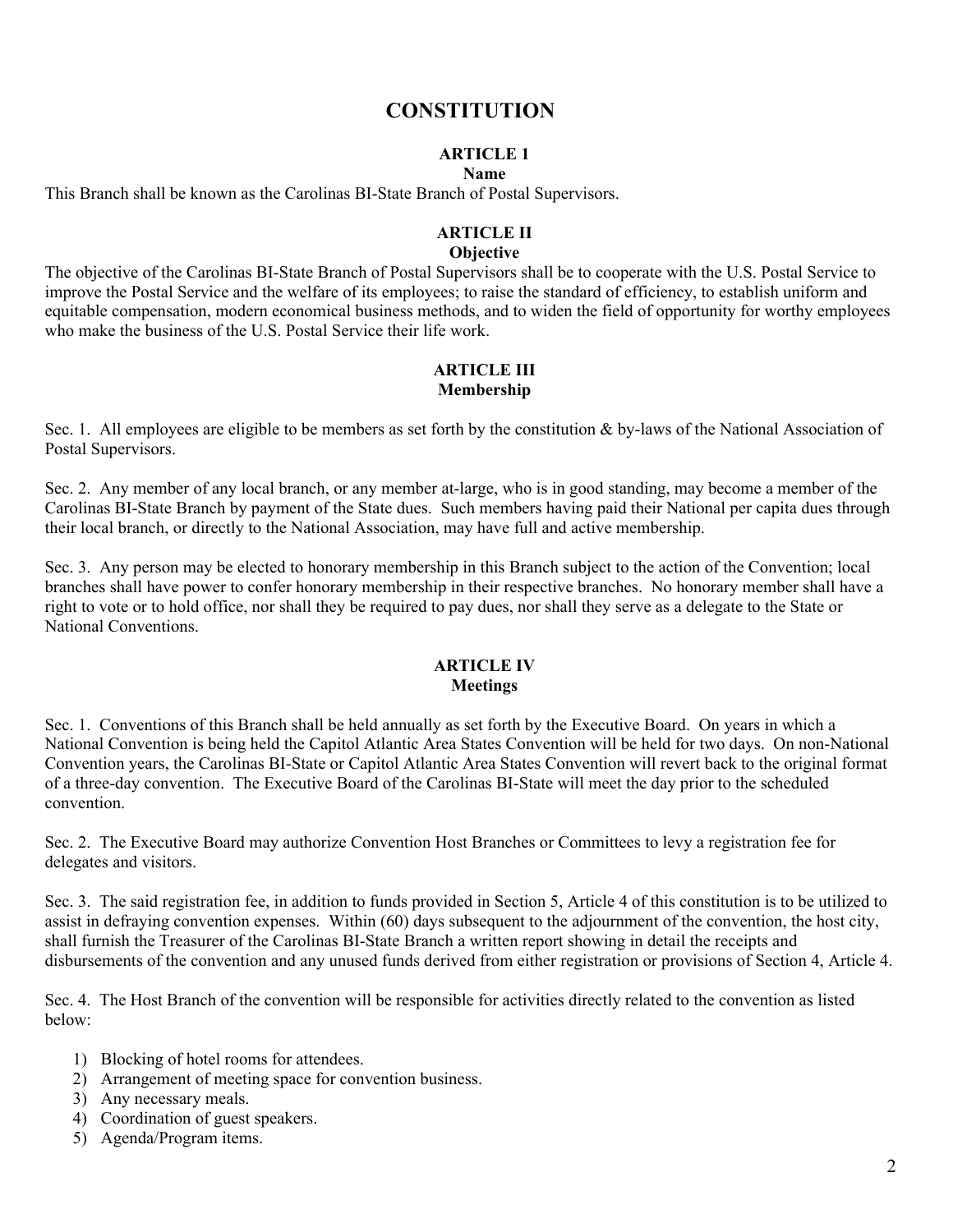- 6) Preparation of registration packets for delegates.
- 7) Any other requests made by the Executive Board.

Sec. 5. The Carolinas BI-State will advance funds to the Host Branch of the convention to be used to help defray expenses; the amount to be determined by the Executive Board.

Sec. 6. The Host Branch may solicit merchants or the general public for funds, gifts, prizes, services, or anything of that nature in connection with the convention.

Sec. 7. Area Vice-President Meetings: The Executive Board shall be authorized to sponsor or co-sponsor with a local Branch or Members at Large up to three Area VP meetings per year. The Carolinas BI-State Branch shall pay the actual necessary expenses covering postage and minor incidental expenses covering these meetings.

Sec. 8. The Carolinas Bi-State will pay the following expenses of the Bi-State Auxiliary President to attend the annual Capitol Atlantic Area States Convention and the National Convention: 1) Registration Fees and 2) Travel (only if Airfare is required)

Sec. 9. The Carolinas Bi-State will pay the following expenses of the Bi-State Secretary and Bi-State Treasurer to attend the National Convention: 1) Registration Fee, 2) Travel, 3) Hotel Cost, 4) Per Diem, if the Secretary and/or Treasurer do not hold an office in their respective local branch. If either holds an office in their local branch, the Carolinas Bi-State will pay ½ of the cost to attend the National Convention and the Capitol-Atlantic Area States Convention.

## **ARTICLE V Representation**

Sec. 1. Representation from local branches shall be restricted to one vote for each ten (10) members or major fraction thereof. However, any number of members may attend the Convention as visitors or delegates. Representation shall not be proxy. All votes must be cast by an active, sitting member in good standing.

Sec. 2. Members who are six months or more in arrears with dues shall have no voice or vote in conventions; neither shall they be eligible to serve in any office or membership on any committee.

Sec. 3. Representation at the National Convention shall be determined in accordance to Article VI (Representation) of the Constitution and by-laws of the National Association of Postal Supervisors.

Sec. 4. When there are sufficient funds in the treasury, delegates of the Carolinas BI-State may be allowed expenses to any official NAPS function; the actual amount to be paid shall be authorized by the Executive Board.

## **ARTICLE VI Officers-Committees-Elections**

Sec. 1. The elected officers of the Carolinas BI-State shall consist of the following:

President Two Executive Vice-Presidents (North Carolina and South Carolina) Seven Area Vice Presidents Secretary Treasurer Immediate Past President Two State Legislative Chairs of NC and SC

The Area Vice Presidents are to be elected from a territory that has been assigned by the Executive Board, which shall be equal in travel and representation geographically so far as is possible. The duly accredited members at each Convention shall elect such officers. A majority vote upon ballot shall be necessary to elect. They shall hold office for their term or until successors are fully appointed or elected.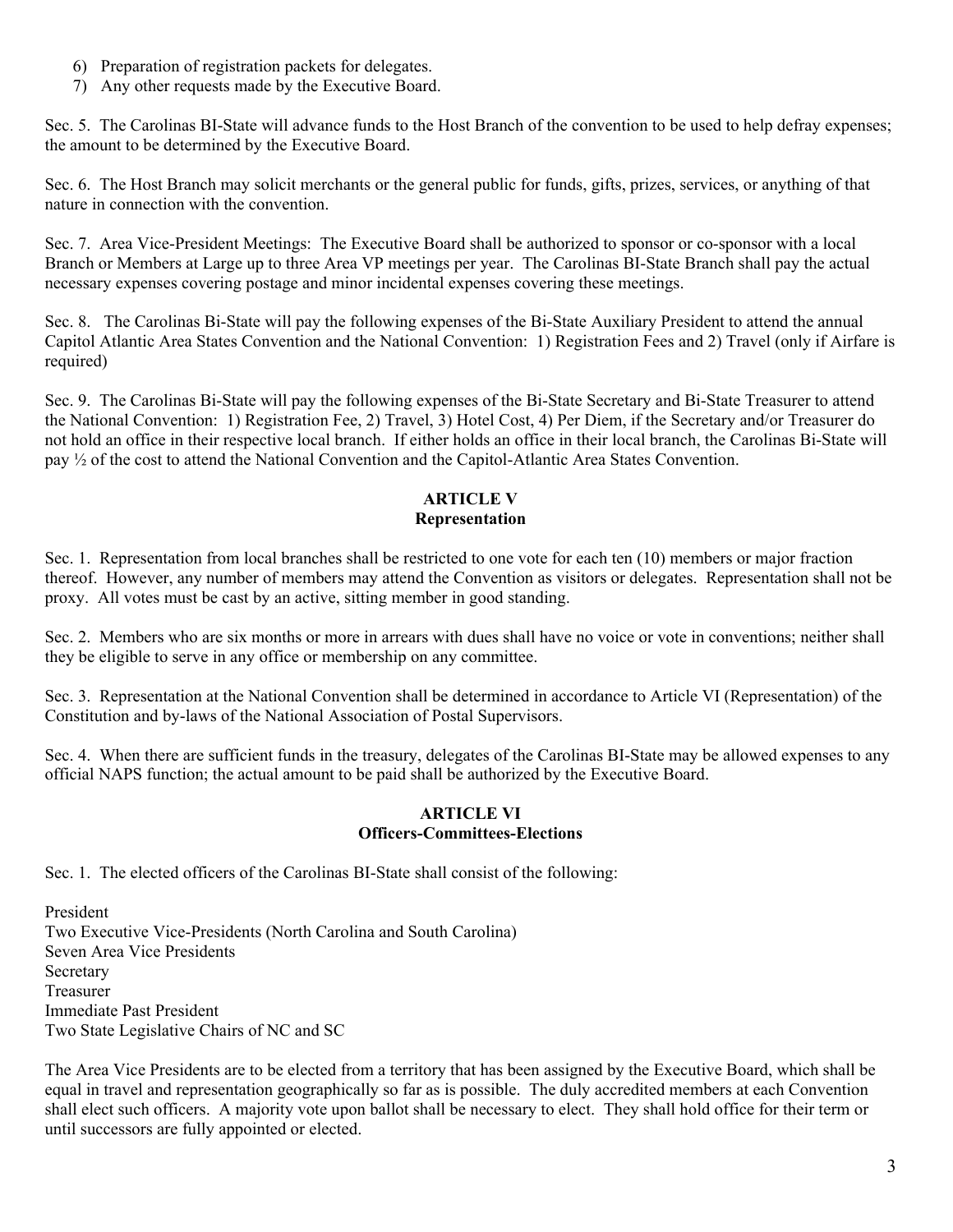The immediate past President will relinquish his/her office automatically upon election of his/her successor as President.

Sec. 2. The Executive Board shall consist of all elected officers.

Sec. 3. The Executive Vice-Presidents from the state of North Carolina and South Carolina will be voted on by the delegates from their respective states.

Sec. 4. The Finance (Auditing) Committee shall consist of three members to be appointed by the Executive Board.

Sec. 5. All elected offices listed above in Section 1 will be held for a term of two years.

## **ARTICLE VII Duties of Officers**

Sec. 1. The President shall preside at all Conventions and Executive Board Meetings. The president shall fill all vacancies by appointments, until such vacancies are filled by election. He/She shall submit to each Convention a written report of activities during his/her term of office. He/She shall perform such other duties as the Association may require.

Sec. 2. The immediate Past President shall serve as a member of the Executive Board with all rights and privileges thereto until succeeded by the next immediate past president. He/She shall perform such duties as are assigned by the president.

Sec. 3. The Executive Vice President with the longest tenure (Senior) shall act in the absence of the President and shall perform any other duties assigned by proper authority. In case of the absence of the President and the Senior Executive Vice President, the Junior Executive Vice President will be the presiding officer.

Sec. 4. The Area Vice Presidents shall assist in the organization to work and serve as contact representatives of the association in their respective areas.

Sec. 5. The Secretary shall keep a record of all proceedings. He/She shall keep a record of the membership of each local branch and the name and address of each member at large.

Sec. 6. The Treasurer shall receive and deposit all funds from all sources. The President and the Treasurer shall be the official custodian of all funds of the branch. The Treasurer shall disburse all monies by check or credit card; all disbursements shall be approved by the President and so endorsed. They shall preserve all financial documents, so that the Finance (Auditing) Committee may review them. The Treasurer shall submit a written financial statement and report at each annual convention, or at any time upon relinquishing the office. He/She shall be bonded, the amount of the bond to be fixed by the Executive Board, and filed before entering on duty, the expense of which shall be borne by the branch. He/She shall submit the books of the branch to the Finance (Auditing) Committee at the close of the Fiscal Year, or any time when so instructed by the Executive Board. In the event of a newly elected or appointed Treasurer, no later than October 31 the books must be submitted for financial audit.

No later than July 31 of the current year all monies must be turned over to the newly elected treasurer. In addition all writing of checks, use and possession of credit cards must cease by the past Treasurer or at anytime when so instructed by the Executive Board.

Sec. 7. The Executive Board shall supervise and administer all the business of the branch not otherwise provided for. They shall be allowed expenses, when attending meetings called by the branch president.

Sec. 8. Reports of Officers shall be properly prepared. They will have copies available for the membership at the annual convention.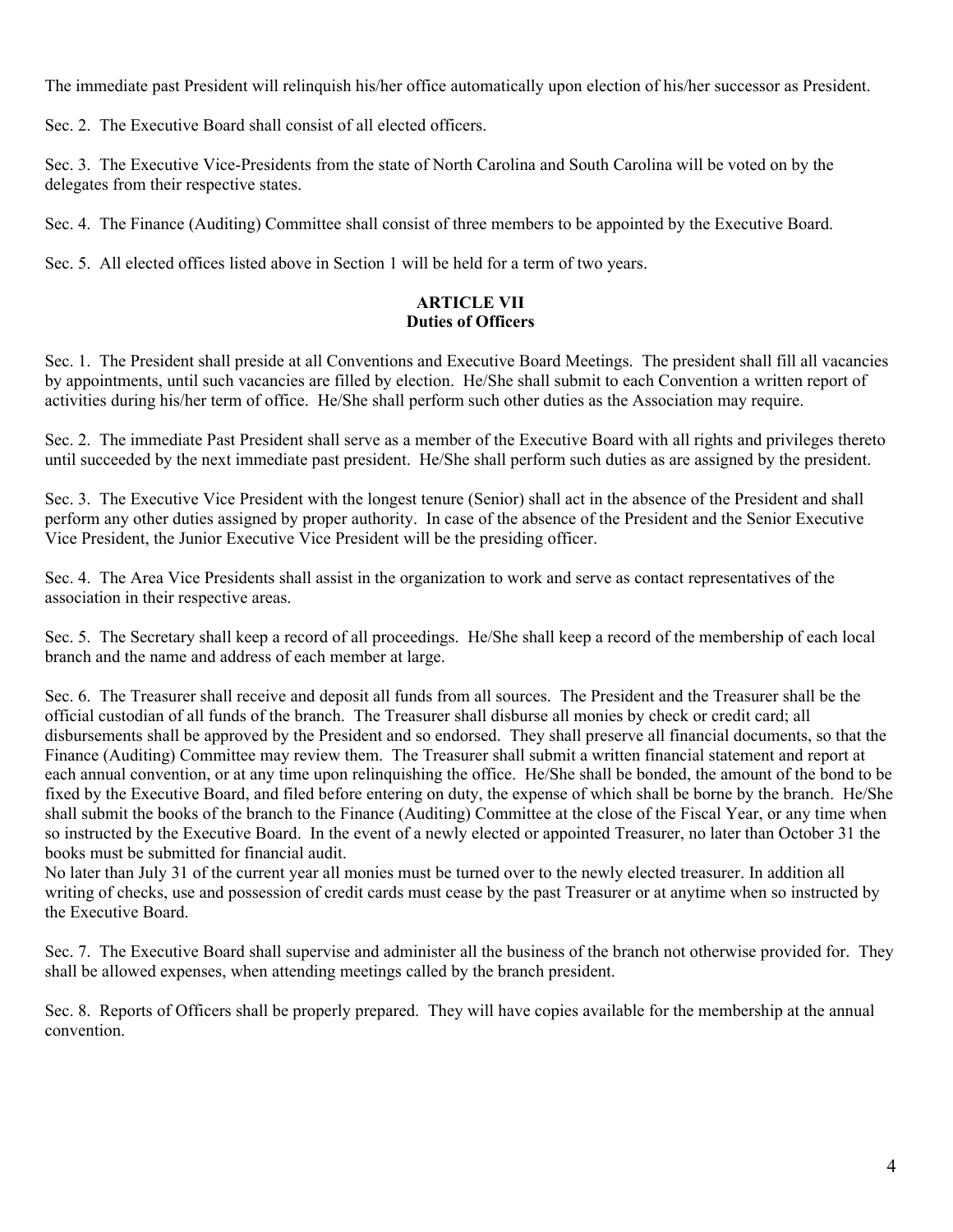## **ARTICLE VIII Amendments**

Sec. 1. *Introduction of*

Proposed amendments to the Constitution of this branch shall be in writing, signed and submitted by no less than two (2) sponsors to the Constitution By-Laws Committee. The proposed amendment shall be read at the meeting to which presented, and debate shall be allowed before the proposed amendment is voted upon.

## Sec. 2. *Approval of*

This Constitution shall not be amended except by a two-thirds majority vote of the members of this branch in a meeting assembled after the provisions of Section 1 of this Article have been fully executed.

## Sec. 3. *Special Meetings*

No amendment to this constitution shall be given a second reading and/or vote allowed at a special meeting of this branch unless notice has been given to the membership that such amendment is the order of business and open for adoption or rejection at that meeting. Nor shall proposed amendments introduced at a special meeting be given a first reading until the next regular meeting of this branch.

### **ARTICLE IX Dues, Assessments, Fiscal Year**

Sec. 1. The dues of this branch shall be twenty-five dollars (\$25.00) per year per member. The National dues for members at large shall be deducted monthly by the National Secretary/Treasurer before a dues check is sent to the Carolinas Bi-State branch which is equal to \$12.00 per pay period. The local branches shall pay dues in the amount of \$25.00 per year and National dues for members of the local branch shall be deducted monthly by the National Secretary/Treasurer before a dues check is sent to the local branch. The dues shall be prorated for the initial establishment of a new branch and thereafter be payable annually on January  $1<sup>st</sup>$  of each year.

Sec. 2. Whenever there is an increase or decrease to the National per capita dues, the Bi-State per capita dues will be automatically adjusted to reflect the change of a similar amount equal to the increase or decrease.

Sec. 3. Special assessments, of not more than one dollar (\$1.00) per member in any one-year, may be levied by the Executive Board when it becomes absolutely necessary to carry on the work of this branch.

Sec. 4. The fiscal year shall begin on June 1 and end on May 31.

Sec. 5. Local branches affiliated with this branch may make their own constitution and by-laws, provided such constitution and by-laws does not conflict with that of the National Constitution and by-laws.

#### **ARTICLE X Recall**

#### Sec. 1. *Procedure*

Five or more members of this branch who have sufficient proof at hand to show that an officer or officers have acted dishonestly or otherwise detrimental to the best interest of this branch may file a petition for recall with the Executive Board. A copy of the charges shall be furnished to the officer against whom the charges have been made. The officer will have thirty (30) days to respond.

A special meeting of the branch shall then be called for the purpose of acting on the charges. After a full hearing of the charges, a vote by secret ballot shall be taken and a two-thirds majority vote of those members present shall be necessary to